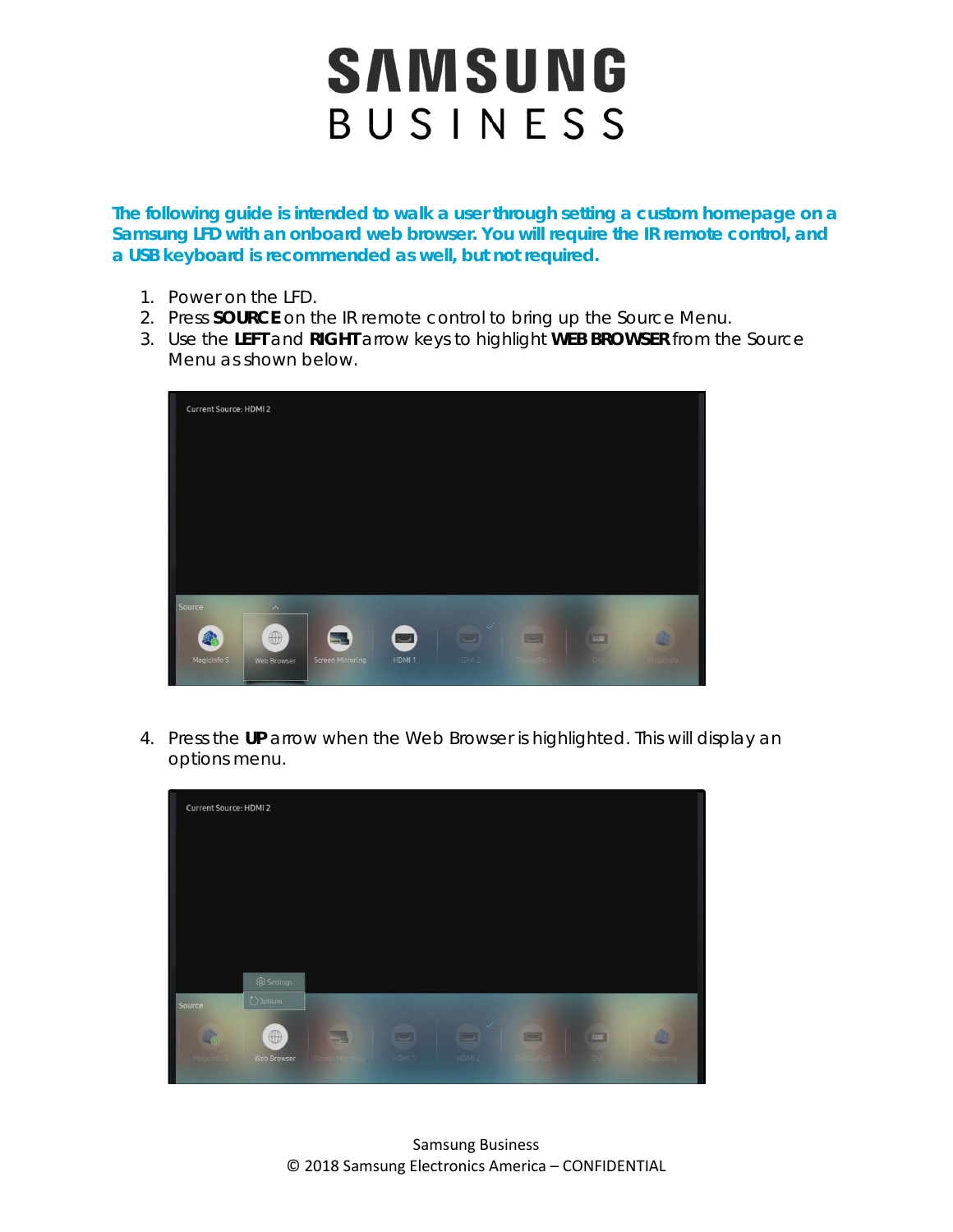5. Use the **DOWN** arrow to highlight **REFRESH OPTIONS** (bottom menu item) and press **ENTER** on the IR remote to select. This will display the Refresh Options Menu as shown below.

| <b>Current Source: HDMI 2</b> |                                                         | Refresh Options                                        |                                                                     |                        |
|-------------------------------|---------------------------------------------------------|--------------------------------------------------------|---------------------------------------------------------------------|------------------------|
|                               | Refresh Interval<br>Zoom                                | Off<br>125%                                            | Set the website to<br>display when the web<br>browser is refreshed. |                        |
|                               | Home Page<br>Custom                                     | <b>Samsung Display</b><br>Enter URL                    |                                                                     |                        |
| Source                        |                                                         |                                                        | $\times$ Close                                                      |                        |
| 4<br>Magicinin's              | $\oplus$<br>- 1<br>Web Browser<br><b>Sacar Managers</b> | <b>TEST</b><br><b>TOWER</b><br><b>HDMI 1</b><br>HDMIZ. | <b>ED</b><br><b>Tend</b><br>ä.<br><b>BISPIBYFORD</b>                | 勴<br>$\frac{1}{2}$ m/s |

- 6. Use the **DOWN** arrow key to highlight **HOME PAGE** in the Refresh Options Menu. Press **ENTER** on the IR remote to bring up the home page options.
- 7. Use the **DOWN** arrow to select **CUSTOM**, and press **ENTER** on the IR remote to change the setting.

| Current Source: HDMI 2 |                                  |                                                    |                                                                     |  |
|------------------------|----------------------------------|----------------------------------------------------|---------------------------------------------------------------------|--|
|                        |                                  | Refresh Options                                    |                                                                     |  |
|                        | Refresh Interval<br>Zoom         | Off<br>125%                                        | Set the website to<br>display when the web<br>browser is refreshed. |  |
|                        | Home Page<br><b>Gustom</b>       | Samsung Displ √<br>Custom                          |                                                                     |  |
| Source                 |                                  |                                                    | $\times$ Close                                                      |  |
| $\blacksquare$         | $\bigoplus$<br>--<br>Web Browser | <u>the test</u><br><b>CAN THE REPORT OF PERIOD</b> | max<br><b>TEEL</b><br><b>A CHIT</b>                                 |  |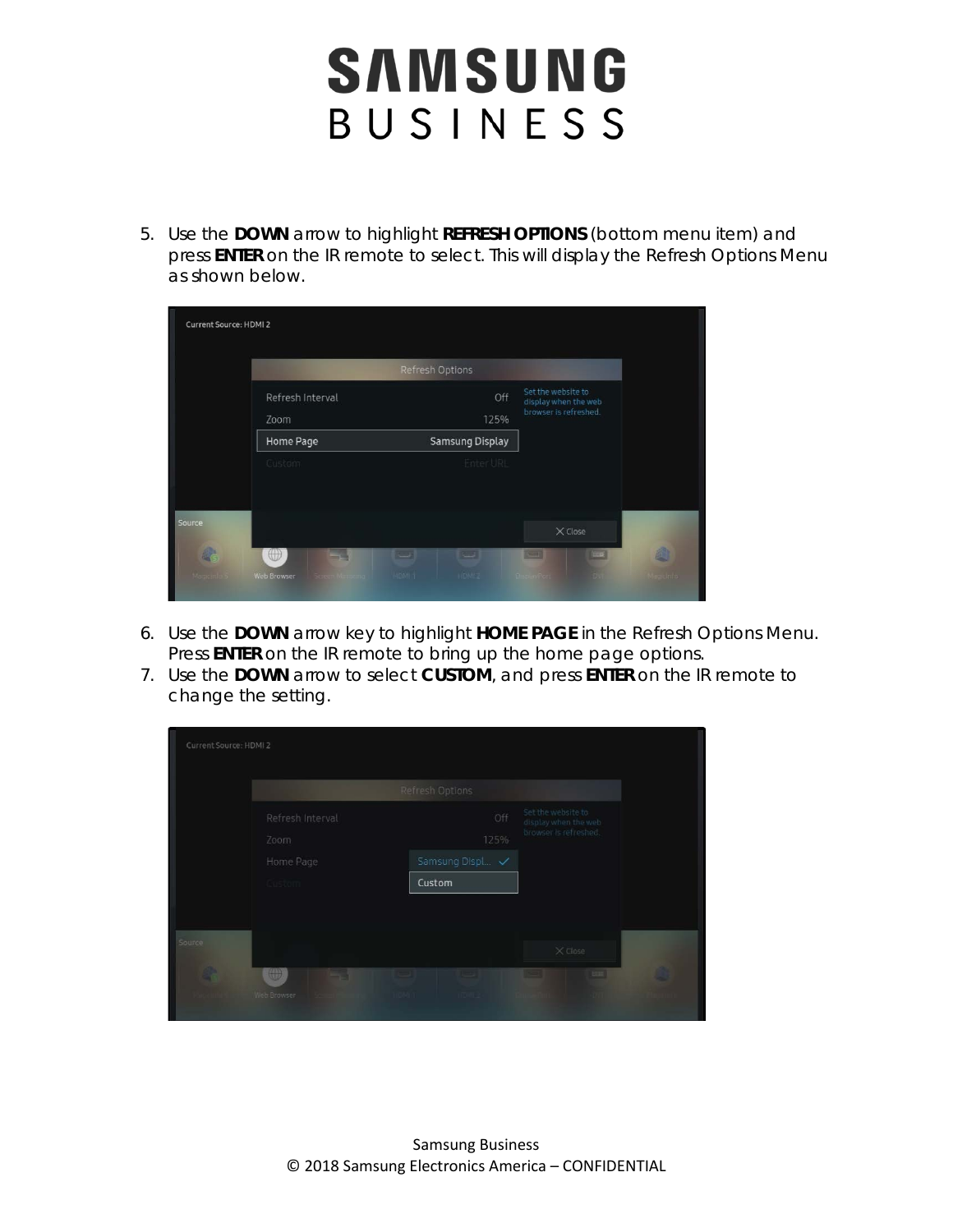8. The menu will return to the previous level automatically. Using the **DOWN** arrow, highlight the new menu option, **CUSTOM – ENTER URL** (bottom menu item). Press **ENTER** on the IR remote to select it.

| Current Source: HDMI 2 |                                                   |                                              |                                           |                       |
|------------------------|---------------------------------------------------|----------------------------------------------|-------------------------------------------|-----------------------|
|                        |                                                   | Refresh Options                              |                                           |                       |
|                        | Refresh Interval                                  | Off                                          | Enter the URL to set as<br>the home page. |                       |
|                        | Zoom                                              | 125%                                         |                                           |                       |
|                        | Home Page                                         | Custom                                       |                                           |                       |
|                        | Custom                                            | <b>Enter URL</b>                             |                                           |                       |
|                        |                                                   |                                              |                                           |                       |
| Source                 |                                                   |                                              | $\times$ Close                            |                       |
| á<br>Mageto 615        | $\oplus$<br>$-1$<br>Web Browser<br>Schem Mindelpd | $=1$<br>$\equiv$<br><b>HDMLT</b><br>I IDMI 2 | <b>Silip</b><br>E<br>$\overline{D}$       | 通<br><b>OR SITTER</b> |

9. A menu will appear with a spot to enter the desired website URL, and an onscreen keyboard. You can use the arrow and enter keys from the IR remote to navigate and enter the address or connect a USB keyboard to type in the address.

| <b>Current Source: HDMI2</b>                     |                                                          |                                                                                        |                   |                          |             |                |                |                |              |                               |         |               |            |
|--------------------------------------------------|----------------------------------------------------------|----------------------------------------------------------------------------------------|-------------------|--------------------------|-------------|----------------|----------------|----------------|--------------|-------------------------------|---------|---------------|------------|
|                                                  |                                                          | <b>Refresh Options</b>                                                                 |                   |                          |             |                |                |                |              |                               |         |               |            |
|                                                  |                                                          | Enter the URL to set as<br>Off<br>Refresh Interval<br>the home page.                   |                   |                          |             |                |                |                |              |                               |         |               |            |
| Enter the URL to set as the home page.<br>0/1000 |                                                          |                                                                                        |                   |                          |             |                |                |                |              |                               |         |               |            |
|                                                  | As you enter characters, recommended text will be shown. |                                                                                        |                   |                          |             |                |                |                |              |                               |         |               |            |
| $\Diamond$                                       |                                                          | $\overline{3}$<br>5 <sup>5</sup><br>6 <sup>1</sup><br>$\overline{2}$<br>$\overline{4}$ |                   |                          |             |                | 7              | $\overline{8}$ | 9            | $\mathbf{0}$                  |         | $\infty$      | Delete All |
| #@!                                              | q                                                        | W                                                                                      | $\mathsf{e}$      | $\mathbf{r}$             | $\mathbf t$ | y              | u              | j.             | $\circ$      | p                             | ۰       | $\star$       |            |
|                                                  | a                                                        | s.                                                                                     | $\mathsf{d}$      | f                        | g           | h              | $\overline{1}$ | $\bf k$        | $\mathbf{I}$ | $\overline{a}$                | $\circ$ | Ţ             | Done       |
|                                                  | $\mathbf{z}$                                             | $\mathbf x$                                                                            | $\ddot{\text{c}}$ | $\mathsf{v}$             | $\mathbf b$ | $\overline{n}$ | m              | V              | ¥.           | $\overline{?}$                |         | ÷             |            |
|                                                  |                                                          | ශ                                                                                      |                   | $\overline{\phantom{0}}$ |             |                | www.           | com            | $\prime$     | $\overline{\left( \right. }%$ |         | $\mathcal{P}$ | Cancel     |

10. Once the address has been entered, select **DONE** in the on-screen keyboard (located in the right-hand column, second from the bottom).